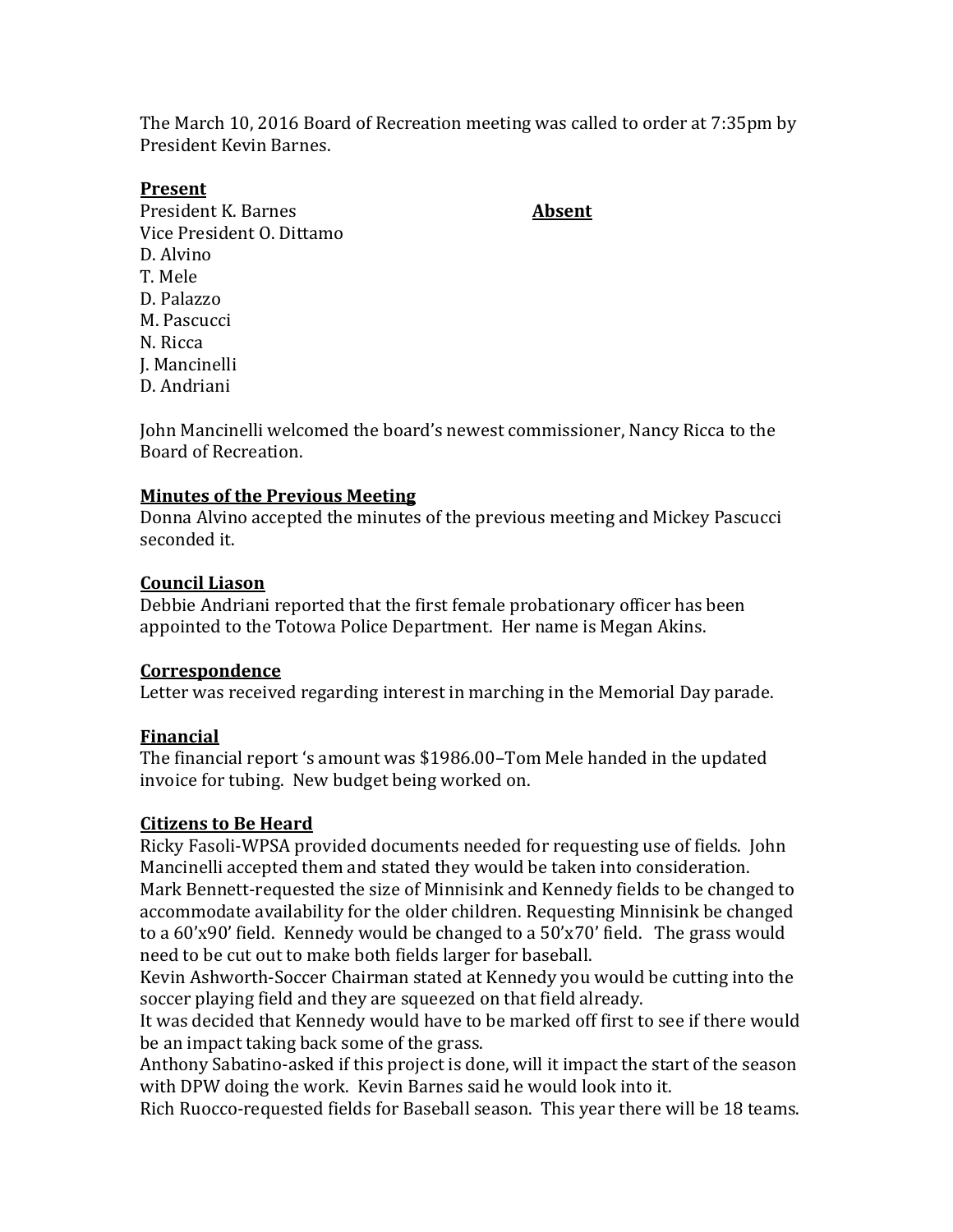Kevin Ashworth- requested permits for soccer- 3 teams and 1 high school team. George DePasquale-requested permits for PAL Softball along with a request for STING softball.

Cliff and Jimmy from Cliffhangers- were present to present information on running a Totowa Day-street fair with vendors, bands, entertainment, fair food, crafts, arts all on an upscale style. They would work with Council on the advertising. They or the town would get the sponsors to help lower the cost of the fair. \$30,000 would be the amount to work on raising through sponsors. Possibly thinking of early spring or the fall. 3 months is needed to plan-consideration for 2017.

## **Personnel**

Will be meeting to revamp the applications for camp counselors and lifeguards.

## **Field and Grounds**

Reports were submitted and Kevin will forward them to Jim Niland. Kevin asked if there were any objections to enlarging 2 fields-seems to be a PAL issue.

## **Permits**

Requests were handed in- including a request for STING and VITAL handed in by Mickey.

# **Pool**

Closed-no report. Will be meeting soon to discuss upcoming season.

# **Old Business**

Bunny Breakfast will be Saturday, March 19th-195 attending-sold out! We will meet at 7:30 that morning to set up. March  $16<sup>th</sup>$  we will meet to fill the eggs. Flying Mueller Brothers-possibly April 23rd.

Tubing-the bus was very crowded with 40 people that attended. Could never fit 54 that the bus states it can fit.

Skate Night-Kevin will call Floyd Hall for date. Ice Vault is booked. Paint Night-possibly in May- Tom will contact Uncorked for date.

# **New Business**

None

# **Programs**

See Old Business

# **PAL**

April 17th is open house-coaches will be available for each sport- raffle for free registration, info on all sport programs

April-June a company will be renting the gym for a basketball program. Will be offering a youth fitness program for children possibly to tag onto our summer camp. Port-a-johns-trying to figure out what sports should be contributing to the costs.